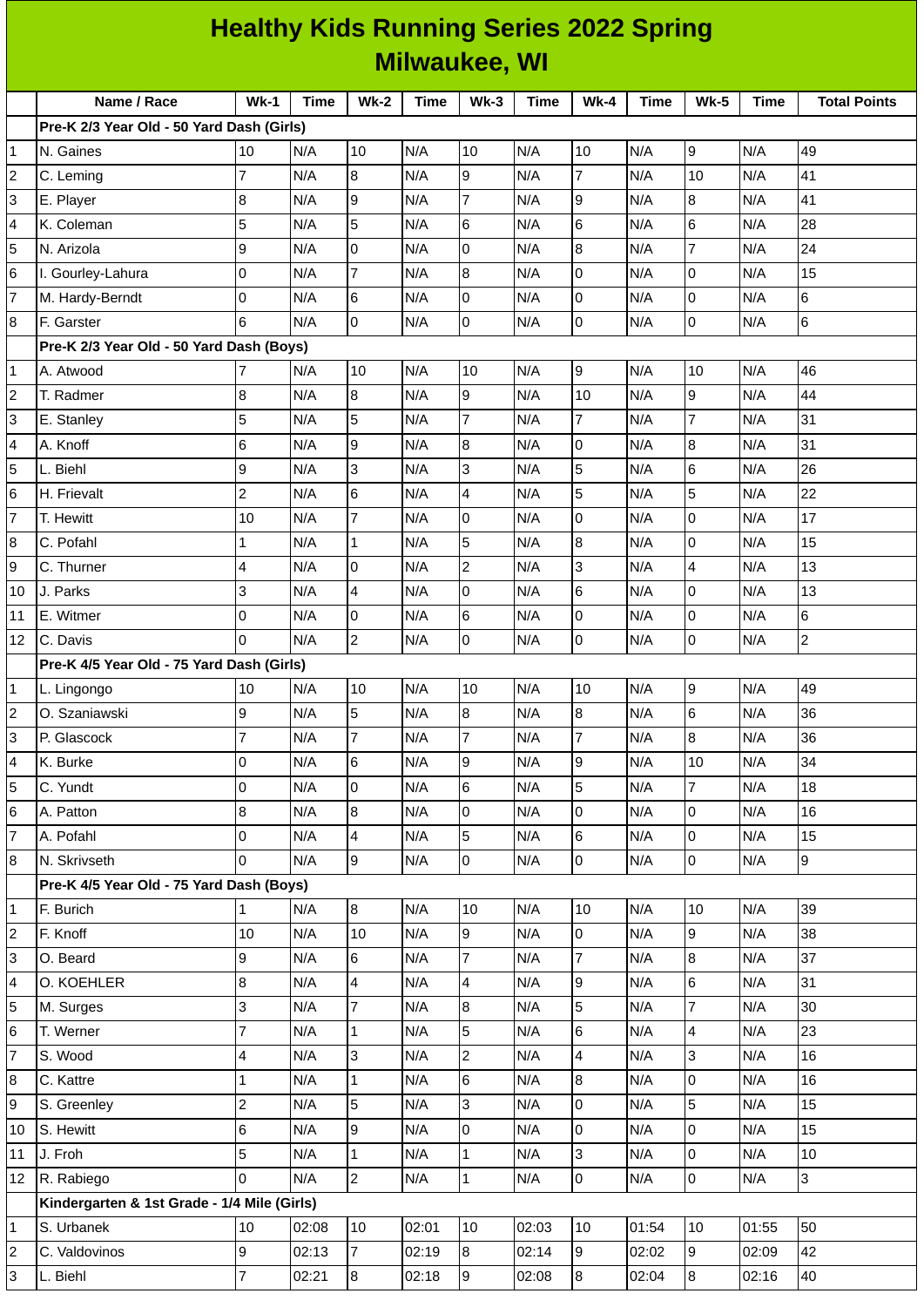## **Healthy Kids Running Series 2022 Spring Milwaukee, WI**

| 4              | A. Coleman                                 | $\, 8$         | 02:15 | $\overline{4}$ | 02:34 | 5               | 02:36 | $\overline{4}$           | 02:36 | $\overline{\mathcal{I}}$ | 02:30 | 28                       |
|----------------|--------------------------------------------|----------------|-------|----------------|-------|-----------------|-------|--------------------------|-------|--------------------------|-------|--------------------------|
| 5              | I. Kramer                                  | $\overline{7}$ | 02:21 | 6              | 02:26 | $6\phantom{.}$  | 02:34 | $\overline{7}$           | 02:10 | $\pmb{0}$                | N/A   | 26                       |
| 6              | A. Gomez                                   | 5              | 02:22 | l3             | 02:45 | $\overline{4}$  | 02:41 | 5                        | 02:29 | 6                        | 02:37 | 23                       |
| $\overline{7}$ | E. Koch                                    | 0              | N/A   | 5              | 02:28 | $\overline{7}$  | 02:33 | $\,6$                    | 02:22 | 0                        | N/A   | 18                       |
| 8              | D. Golon                                   | 0              | N/A   | $\overline{2}$ | 02:46 | 3               | 03:09 | 3                        | 02:41 | 5                        | 03:04 | 13                       |
| 9              | J. Hardy-Berndt                            | 0              | N/A   | 9              | 02:07 | Iо              | N/A   | l0                       | N/A   | 0                        | N/A   | $\overline{9}$           |
|                | Kindergarten & 1st Grade - 1/4 Mile (Boys) |                |       |                |       |                 |       |                          |       |                          |       |                          |
| $\mathbf 1$    | E. KOEHLER                                 | 10             | 01:43 | 10             | 01:40 | 10              | 01:39 | 10                       | 01:36 | 10                       | 01:34 | 50                       |
| $\overline{c}$ | E. Faschingbauer                           | 5              | 01:59 | 9              | 01:45 | $6\phantom{.}$  | 01:55 | $\overline{9}$           | 01:42 | $\overline{7}$           | 01:47 | 36                       |
| 3              | L. Thurner                                 | $\overline{c}$ | 02:03 | $\overline{7}$ | 01:52 | 9               | 01:42 | $\overline{8}$           | 01:46 | 9                        | 01:38 | 35                       |
| 4              | C. Gaines                                  | 9              | 01:47 | 8              | 01:48 | $\overline{2}$  | 02:02 | $\overline{7}$           | 01:47 | 8                        | 01:45 | 34                       |
| 5              | E. Welch                                   | $\mathbf{1}$   | 02:09 | $\overline{4}$ | 01:58 | $\,6$           | 01:55 | 6                        | 01:48 | 6                        | 01:52 | 23                       |
| 6              | C. Wood                                    | 5              | 01:59 | 3              | 02:00 | 4               | 01:59 | $\overline{5}$           | 01:54 | 4                        | 01:59 | 21                       |
| $\overline{7}$ | C. Mezydlo                                 | 6              | 01:57 | 5              | 01:57 | $\overline{8}$  | 01:50 | lo                       | N/A   | 0                        | N/A   | 19                       |
| 8              | C. Diaz                                    | 8              | 01:49 | $\overline{7}$ | 01:52 | 0               | N/A   | $\overline{0}$           | N/A   | $\mathbf 1$              | 02:15 | 16                       |
| 9              | K. Kattre                                  | $\mathbf{1}$   | 02:14 | 3              | 02:00 | $\overline{1}$  | 02:03 | $\overline{1}$           | 02:04 | 4                        | 01:59 | 10                       |
| 10             | <b>B.</b> Williams                         | 0              | N/A   | l0             | N/A   | $\mathbf{1}$    | 02:12 | 3                        | 02:00 | 5                        | 01:58 | $\overline{9}$           |
| $11\,$         | A. Apolinar                                | $\mathbf{1}$   | 02:05 | 3              | 02:00 | 0               | N/A   | $\overline{\mathcal{L}}$ | 01:59 | 0                        | N/A   | 8                        |
| 12             | O. Witmer                                  | 0              | N/A   | O              | N/A   | $\bf{8}$        | 01:50 | $\overline{0}$           | N/A   | 0                        | N/A   | 8                        |
| 13             | L. Stanley                                 | 1              | 02:04 | $\mathbf{1}$   | 02:02 | 3               | 02:00 | $\overline{0}$           | N/A   | $\overline{c}$           | 02:01 | $\overline{7}$           |
| 14             | S. Voss                                    | $\overline{7}$ | 01:52 | l0             | N/A   | 0               | N/A   | I٥                       | N/A   | 0                        | N/A   | $\overline{7}$           |
| 15             | <b>B.</b> Player                           | $\mathbf{1}$   | 02:30 | $\mathbf{1}$   | 02:20 | 1               | 02:17 | $\overline{1}$           | 02:09 | $\mathbf 1$              | 02:14 | 5                        |
| 16             | J. Burke                                   | $\mathbf{1}$   | 02:14 | $\mathbf{1}$   | 02:22 | $\mathbf{1}$    | 02:30 | 1                        | 02:19 | $\mathbf 1$              | 02:17 | 5                        |
| 17             | K. Yundt                                   | 0              | N/A   | $\overline{1}$ | 02:31 | $\overline{1}$  | 02:24 | $\overline{1}$           | 02:08 | $\mathbf{1}$             | 02:18 | $\overline{\mathcal{L}}$ |
| 18             | C. Knoff                                   | $\mathbf{1}$   | 02:07 | $\mathbf{1}$   | 02:09 | $\mathbf{1}$    | 02:11 | $\overline{0}$           | N/A   | $\mathbf 1$              | 02:19 | 4                        |
| 19             | V. Kakumanu                                | 0              | N/A   | $\mathbf 1$    | 02:27 | $\pmb{0}$       | N/A   | $\mathbf{1}$             | 02:25 | $\mathbf 1$              | 02:23 | 3                        |
| 20             | <b>B.</b> Davis                            | 1              | 02:29 | $\mathbf{1}$   | 02:10 | 1               | 02:13 | 0                        | N/A   | 0                        | N/A   | 3                        |
| 21             | <b>B.</b> Patton                           | 3              | 02:02 | lo             | N/A   | Iо              | N/A   | l0                       | N/A   | $\overline{0}$           | N/A   | 3                        |
| 22             | J. Akkina                                  | 0              | N/A   | lo             | N/A   | $\Omega$        | N/A   | $\mathbf{1}$             | 02:30 | $\mathbf{1}$             | 02:53 | $\overline{2}$           |
| 23             | R. Patyal                                  | $\Omega$       | N/A   | l0             | N/A   | l0              | N/A   | $\overline{2}$           | 02:03 | 0                        | N/A   | $\overline{2}$           |
|                | 2nd & 3rd Grade - 1/2 Mile (Girls)         |                |       |                |       |                 |       |                          |       |                          |       |                          |
| $\mathbf 1$    | C. Werner                                  | 6              | 04:40 | 7              | 04:24 | 8               | 04:02 | 9                        | 03:24 | 10                       | 03:44 | 40                       |
| $\overline{c}$ | E. Probst                                  | 5              | 04:48 | 8              | 04:17 | 9               | 04:00 | $\overline{7}$           | 03:30 | 9                        | 03:46 | 38                       |
| 3              | A. Conway                                  | 9              | 04:12 | 9              | 03:57 | 10              | 03:53 | 8                        | 03:27 | 0                        | N/A   | 36                       |
| 4              | P. Wood                                    | $\overline{7}$ | 04:36 | $\overline{4}$ | 04:38 | $6\phantom{.}6$ | 04:40 | 5                        | 04:12 | 8                        | 04:39 | 30                       |
| 5              | K. Conway                                  | 10             | 03:54 | 10             | 03:43 | O               | N/A   | 10                       | 03:16 | 0                        | N/A   | 30                       |
| 6              | C. Dragolovich                             | 4              | 04:55 | 5              | 04:37 | 5               | 04:51 | 0                        | N/A   | $\overline{7}$           | 04:49 | 21                       |
| $\overline{7}$ | W. Wood                                    | 3              | 05:11 | Iз             | 04:43 | $\overline{4}$  | 04:55 | $\overline{4}$           | 04:15 | 6                        | 04:59 | 20                       |
| 8              | L. Dawson                                  | $\overline{c}$ | 05:16 | 1              | 04:56 | 3               | 05:35 | $\overline{3}$           | 04:31 | 5                        | 05:01 | 14                       |
| 9              | S. Forner                                  | 0              | N/A   | $\overline{1}$ | 05:15 | $\overline{7}$  | 04:23 | 6                        | 03:34 | 0                        | N/A   | 14                       |
| 10             | L. Robinson                                | 8              | 04:35 | 6              | 04:28 | 0               | N/A   | $\overline{0}$           | N/A   | 0                        | N/A   | 14                       |
| 11             | A. Koch                                    | 0              | N/A   | 2              | 04:54 | 0               | N/A   | 0                        | N/A   | 0                        | N/A   | $\overline{2}$           |
|                | 2nd & 3rd Grade - 1/2 Mile (Boys)          |                |       |                |       |                 |       |                          |       |                          |       |                          |
| $\mathbf{1}$   | J. paap                                    | 10             | 03:50 | 10             | 03:40 | 9               | 03:32 | 0                        | N/A   | 9                        | 03:21 | 38                       |
| 2              | E. Hawkinson                               | 0              | N/A   | 5              | 03:58 | 10              | 03:27 | 10                       | 03:02 | 10                       | 03:18 | 35                       |
| 3              | O. Kramer                                  | 8              | 04:08 | 8              | 03:51 | 8               | 03:41 | $\overline{9}$           | 03:08 | 0                        | N/A   | 33                       |
| 4              | J. Serra                                   | 8              | 04:08 | 9              | 03:48 | 0               | N/A   | $\overline{7}$           | 03:15 | 8                        | 03:31 | 32                       |
| 5              | S. Ortiz                                   | 9              | 03:57 | $\overline{4}$ | 03:59 | 4               | 03:50 | $\overline{8}$           | 03:11 | 6                        | 03:54 | 31                       |
| 6              | J. Surges                                  | 0              | N/A   | 3              | 04:04 | 6               | 03:43 | 5                        | 03:28 | $\overline{7}$           | 03:34 | 21                       |
|                |                                            |                |       |                |       |                 |       |                          |       |                          |       |                          |